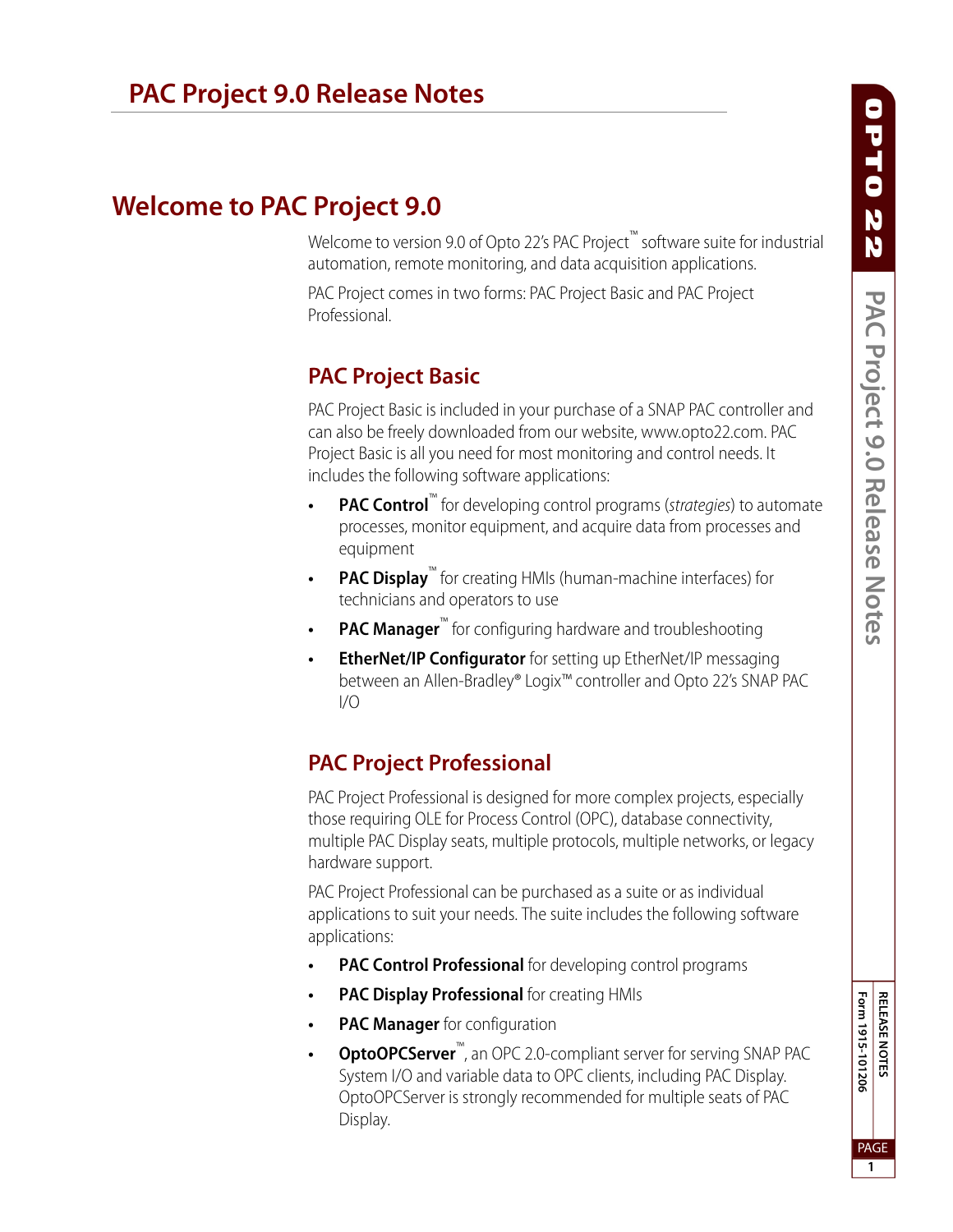- **OptoDataLink**<sup>™</sup> for exchanging SNAP PAC System data with databases (including Microsoft SQL Server, Microsoft Access, and MySQL), text files, and email systems
- **EtherNet/IP Configurator** for setting up EtherNet/IP messaging between an Allen-Bradley® Logix™ controller and Opto 22's SNAP PAC I/O

#### **More Information on PAC Project Basic and Pro**

Free product support is included with both PAC Project Basic and Professional. Free training and free pre-sales engineering help are also available. For product support, see ["For Help" on page 12.](#page-11-0) For training, see our website under Support > Training or email training@opto22.com. For pre-sales engineering, call 1-800-321-6786 or 1-951-695-3000.

All PAC Project software runs on Microsoft<sup>®</sup> Windows<sup>®</sup> XP, Vista, and Windows 7 workstations. See ["Installation Requirements" on page 10](#page-9-0).

PAC Project works with all SNAP PAC controllers, SNAP PAC brains, SNAP PAC racks, and SNAP I/O modules.

For more information about PAC Project Basic and Professional, see the following documents. The easiest way to find a document on our website, www.opto22.com, is to search on its form number.

- **•** PAC Project Software Suite Data Sheet, Opto 22 form 1699
- **•** PAC Project Basic and Professional Comparison Chart, form 1681

#### **Note on Firmware**

If you are not using controller redundancy, use brain and controller **firmware version 8.5c** with PAC Project 9.0. It supports all other features in 9.0.

If you are using controller redundancy, you will need firmware version 9.0 for your redundant S-series PACs. Firmware 9.0 is available from our website. For more details on firmware, see [page 11](#page-10-0).

#### **Notes for Customers with Older Systems (ioProject and FactoryFloor)**

PAC Project is very similar to older Opto 22 software, but there are important things to know **before you install** and use it. If you're moving to the SNAP PAC System from legacy systems, be sure to read these documents first:

**•** PAC Project 8.0 Release Notes, form 1680. See the section, "Notes for ioProject and FactoryFloor Customers."

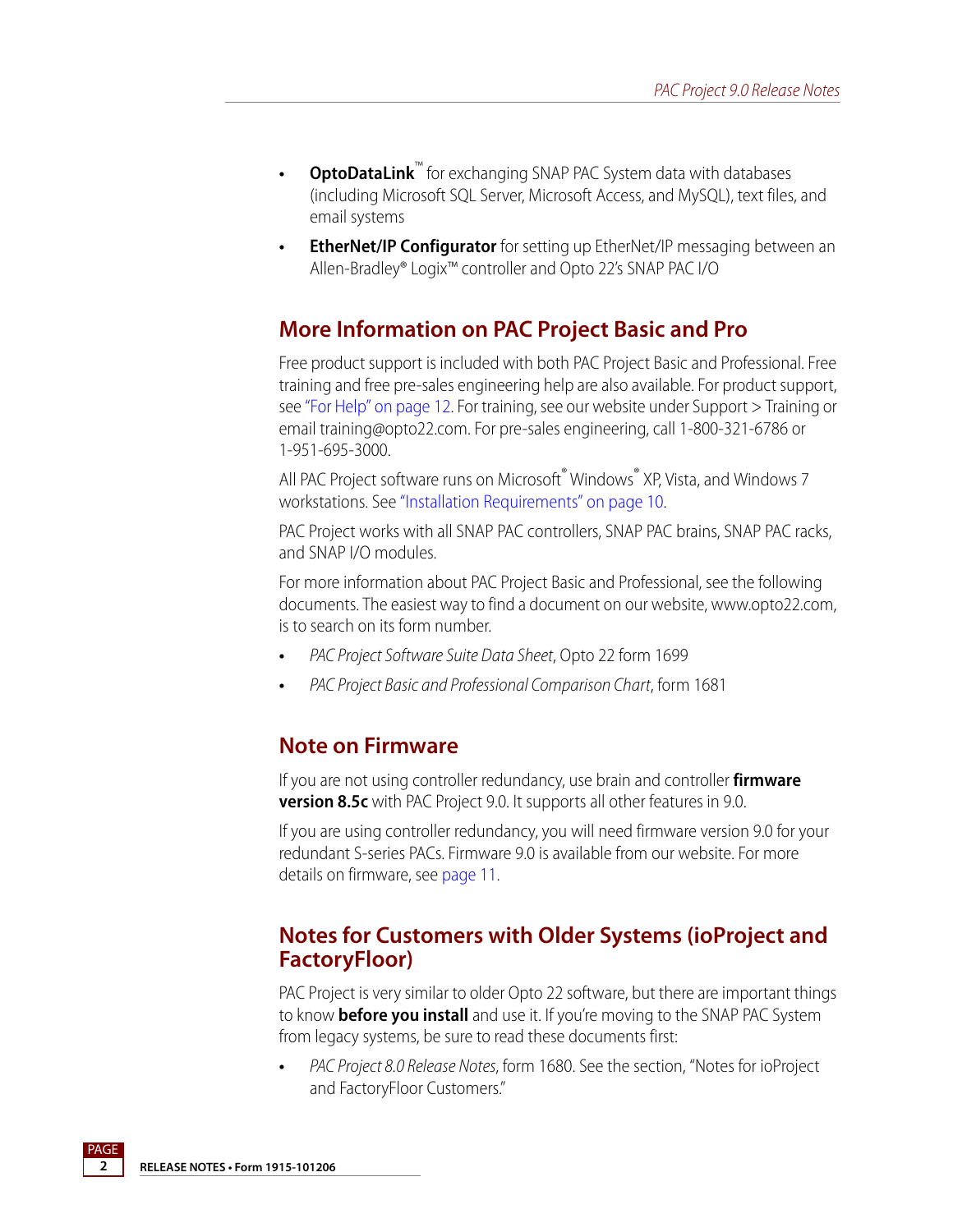- **•** SNAP PAC System Migration Technical Note, form 1688
- **•** (FactoryFloor customers only) FactoryFloor to PAC Project Migration Technical Note, form 1692

# **New Features and Enhancements**

In addition to items listed below for PAC Display and PAC Control, PAC Project Professional 9.0 now supports the controller-level redundancy technology made available with the release of the SNAP PAC Redundancy Option Kit, SNAP-PAC-ROK.

The kit provides a SNAP-PAC-SRA arbiter and a SNAP-RPSW redundant power switch, the special Opto 22 hardware components you will need along with PAC Project Pro 9.0 to develop a redundant controller system.

Controller redundancy is distinct from network link redundancy, which has been supported for some time. Network link redundancy provides a backup network connection in case the network should fail; it provides a second communication route for the controller. Controller redundancy, in contrast, provides a backup controller that takes over running the strategy in the unlikely event that the first controller fails.

For additional information on controller redundancy, system requirements, and how to obtain a SNAP PAC Redundancy Option Kit, see form 1901, the SNAP PAC Redundancy Option Data Sheet.

### **PAC Control**

Topping the list of new things for PAC Control Basic are many commands, subroutine types, and other features now included in PAC Control Basic that previously were only available in PAC Control Pro.

For PAC Control Pro, the most important new features are those that support controller redundancy. This includes the new PAC Redundancy Manager, an intuitive and easy-to-use utility for configuring and monitoring a redundant system.

Here's the complete list of new features and enhancements:

- **•** The following new features allow you to create strategies that use redundant controllers:
	- The new PAC Redundancy Manager in PAC Control manages, monitors, and commissions components in redundant controller system.
	- A Sync Block Tool allows you to insert sync blocks in a chart in order to synchronize controllers in a redundant system.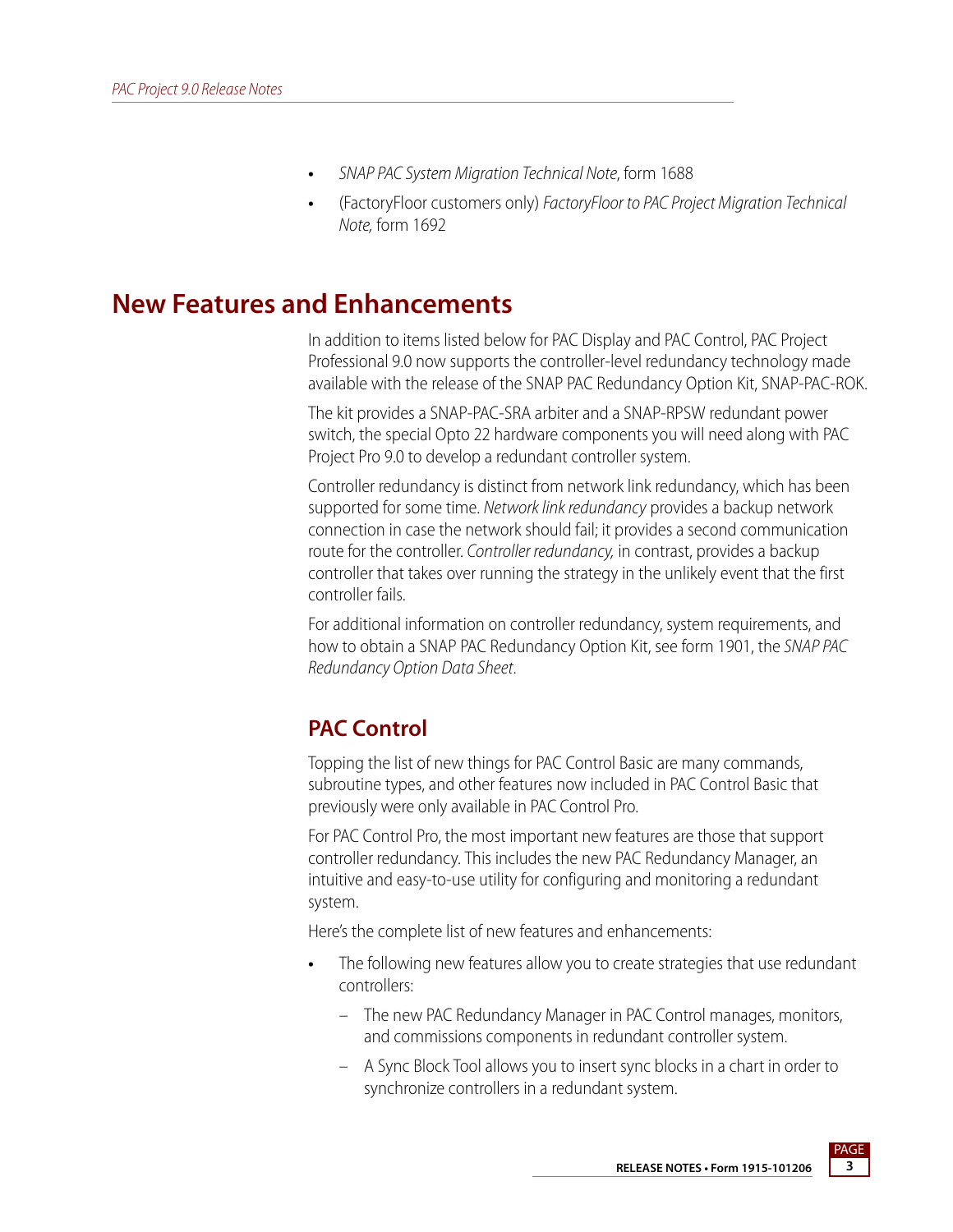- In a redundant system, persistent variables are now also redundant. Variable persistence is an option of regular global variables.
- **•** Support has been added for Windows themes.
- **•** The toolbars in Configuration, Debug, and Online modes are now less cluttered and easier to use. In particular, the mode buttons are more prominent on the left side.
- **•** A quick-find tool at the bottom of the strategy tree finds items in the strategy tree.
- **•** New strategies now have Full Debug mode set as the default, not Minimal Debug.
- **•** For new strategies, the strategy tree window is now docked and the Powerup chart is maximized.
- **•** A number of new keyboard and mouse shortcuts for navigating in flowcharts, including improved panning and zooming tools.
- **•** OptoScript has an improved toolbar and editing helps, including Hotkeys for common functions, a new "Include parameter helps" option in the Select Instruction dialog box, and allowing the Esc key to cancel if there are no changes.
- **•** Find and Replace is available in pop-up menus for items in the strategy tree to allow searching in the current chart or subroutine for that item. Find and Replace also now works within tag names to easily modify multiple tag names in one operation.
- **•** The following digital features options, subroutine types, and commands are now also available in PAC Control Basic. Previously they were only available in PAC Control Pro.

| <b>Digital Features Options</b> | <b>Subroutine Types</b> |
|---------------------------------|-------------------------|
| On-Pulse                        | <b>Digital Points</b>   |
| Off-Pulse                       | <b>Digital Features</b> |
| Frequency                       | <b>Analog Points</b>    |
| Period                          | I/O Units               |
| On-Time Totalizer               | Pointer Table           |
| Off-Time Totalizer              |                         |
| TPO                             |                         |

| <b>Analog Input Feature Commands</b> | <b>Analog Output Feature Command</b> |
|--------------------------------------|--------------------------------------|
| Get & Clear Analog Totalizer Value   | Ramp Analog Output                   |
| Get Analog Totalizer Value           |                                      |
| Set Analog Totalizer Rate            |                                      |

| <b>Subroutine Types</b> |
|-------------------------|
| <b>Digital Points</b>   |
| <b>Digital Features</b> |
| Analog Points           |
| I/O Units               |
| Pointer Table           |

| <b>Analog Output Feature Command</b> |
|--------------------------------------|
| Ramp Analog Output                   |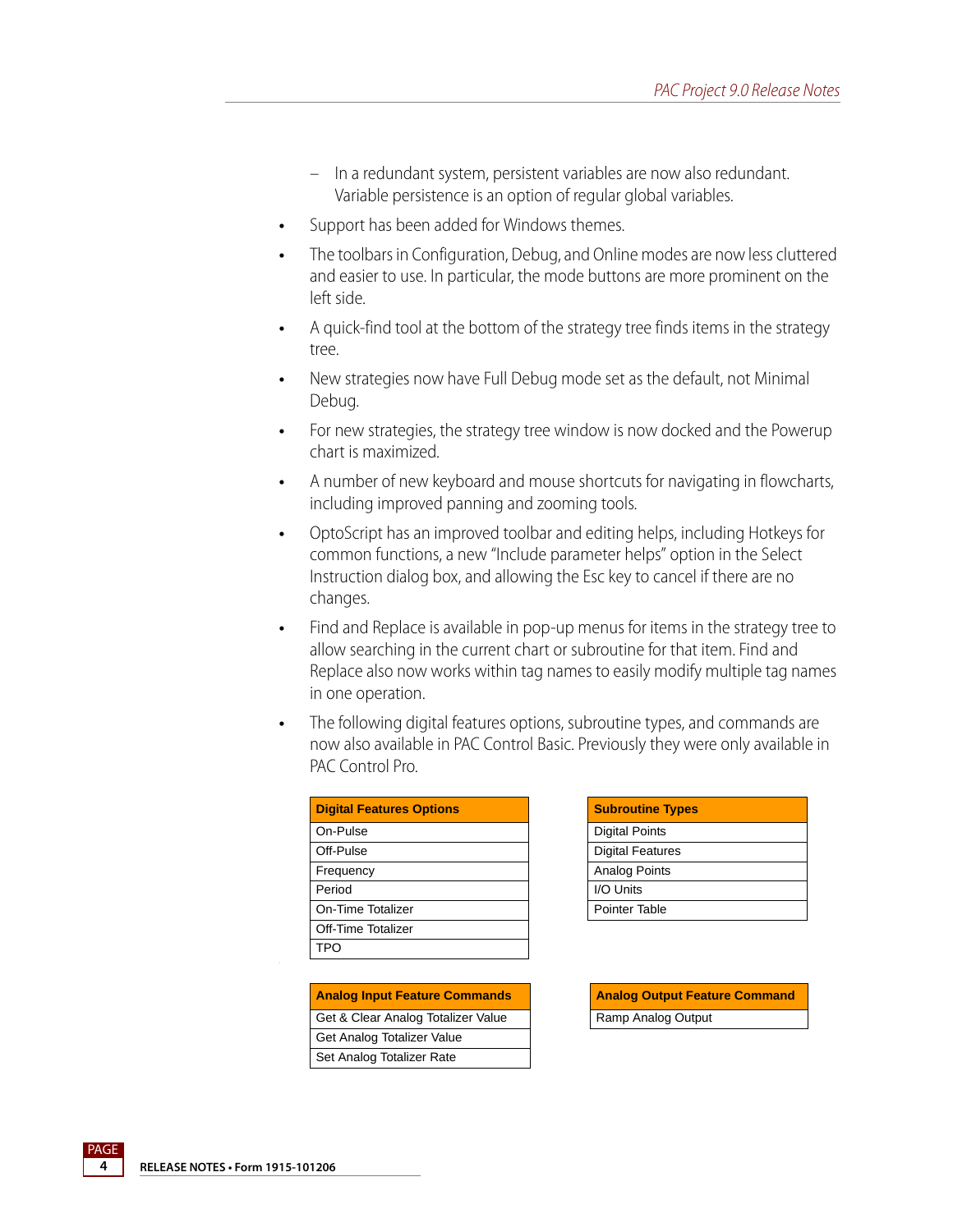| <b>Digital Input Features Commands</b>    |                                          |
|-------------------------------------------|------------------------------------------|
| Get & Restart Off-Pulse Measurement       | Get On-Pulse Measurement Complete Status |
| Get & Restart Off-Time Totalizer          | Get On-Time Totalizer                    |
| Get & Restart On-Pulse Measurement        | Get Period                               |
| Get & Restart On-Time Totalizer           | Get Period Measurement Complete Status   |
| Get & Restart Period                      | <b>IVAL Set Off-Pulse</b>                |
| <b>Get Frequency</b>                      | <b>IVAL Set Off-Totalizer</b>            |
| Get Off-Pulse Measurement                 | <b>IVAL Set On-Pulse</b>                 |
| Get Off-Pulse Measurement Complete Status | <b>IVAL Set On-Totalizer</b>             |
| Get Off-Time Totalizer                    | <b>IVAL Set Frequency</b>                |
| Get On-Pulse Measurement                  | <b>IVAL Set Period</b>                   |

| <b>Digital Output Features Commands</b> |                              |  |
|-----------------------------------------|------------------------------|--|
| <b>Generate N Pulses</b>                | Set TPO Percent              |  |
| <b>Start Continuous Square Wave</b>     | Set TPO Period               |  |
| <b>Start Off-Pulse</b>                  | <b>IVAL Set TPO Percenty</b> |  |
| Start On-Pulse                          | <b>IVAL Set TPO Period</b>   |  |

- **•** A new command, Start Alternate Host Task, starts an alternate host task in PAC Control to divide up the host workload. With an alternate host task, human-machine interface (HMI) communication can be directed to the alternate host port, leaving the default host free for use with the debugger.
- **•** The Help > Error Lookup... command allows you to look up descriptions for error codes.
- **•** (Legacy) There are three new analog simulation commands for use with mistic I/O units:
	- IVAL Set Analog Filtered Value allows the filtered analog input value to be read when analog input filtering is implemented with mistic brains.
	- IVAL Set Analog Minimum Value writes to the internal value (IVAL) of the maximum value register of an analog input.
	- IVAL Set Analog Maximum Value writes to the internal value (IVAL) of the minimum value register of an analog input.
- **•** The Add Module dialog box has an option to automatically create points within a new module.
- **•** The Inspect Table dialog has been improved, including:
	- Added a More Info link button to display configuration info
	- Allowing each dialog to have its own display mode (e.g. decimal, hex, or binary)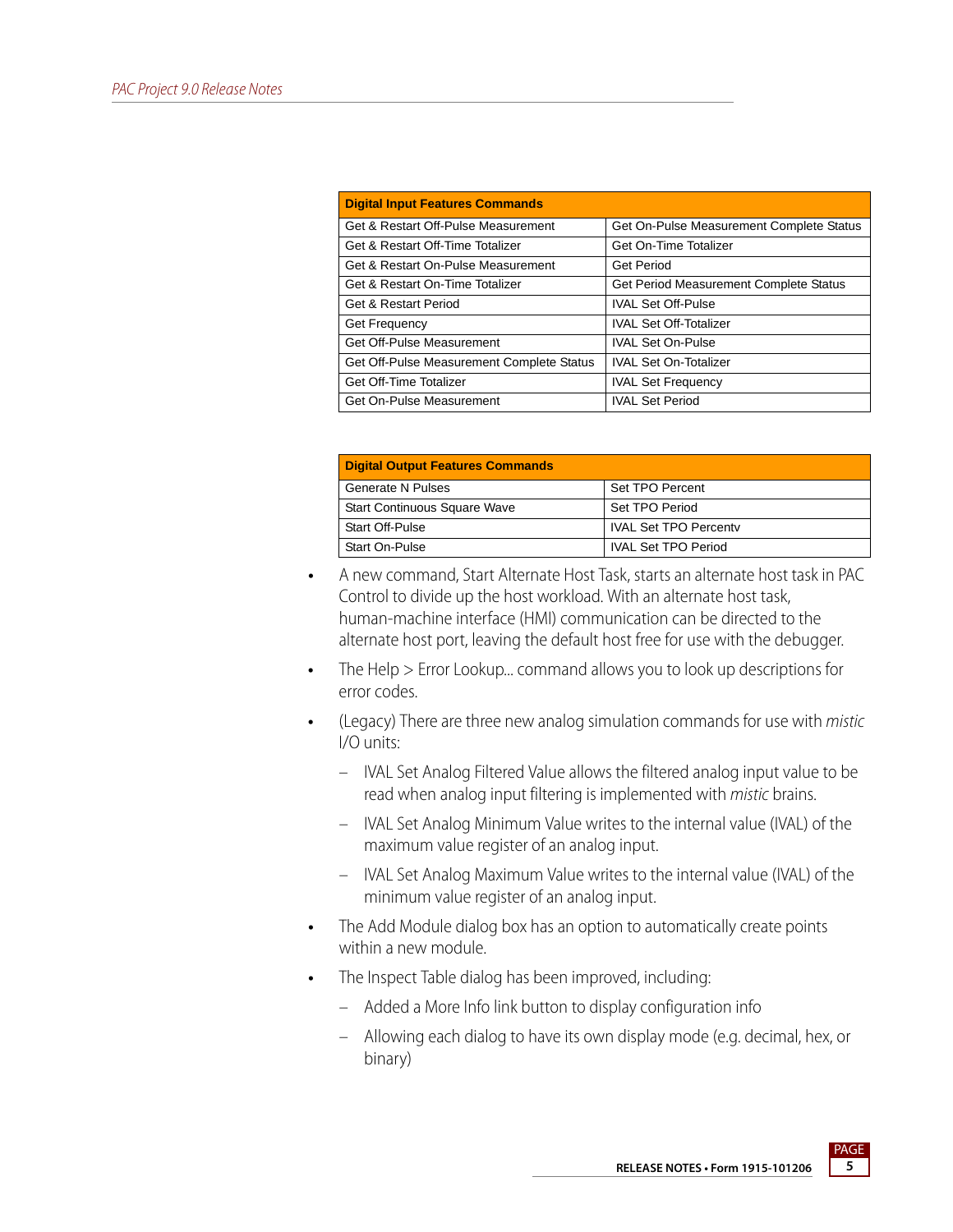- For integers, the value is displayed automatically in the same format (decimal or hex) in which it was configured.
- Replaced the dialog's main table control.
- When the full value cannot be displayed, the standard method of displaying an ellipsis is used at the end (i.e. "...")
- If a value is too large to edit in-place, a helper dialog is used to let the user edit the value.
- **•** A Local (loopback) option on the Add/Edit I/O Unit dialog box automatically inserts a loopback address (127.0.0.1).
- **•** The Inspect Digital Point dialog has been improved, including:
	- A plot control to plot the point's value. (PAC Control Pro only)
	- A More Info link button to display configuration info
	- A link the parent I/O unit
	- The enable state of the parent I/O unit is displayed
	- Clear buttons for latches and features
	- The resizing mechanism is improved
- **•** The Inspect Analog Point dialog has been improved, including:
	- A plot control to plot the point's value. (PAC Control Pro only)
	- A More Info link button to display configuration info
	- A link to the parent I/O unit
	- The enable state of the parent I/O unit is displayed
	- The resizing mechanism is improved
- **•** A progress dialog shows configuration progress when running a strategy, including an option to cancel.
- **•** Handling of hexadecimal integers is improved. Numbers can now be entered in hex, binary, or decimal, and PAC Control will remember the format used for that dialog. Also, the display mode (decimal, hex, or binary) can be controlled for each inspect dialog box.
- **•** A checksum of a runfile is now used to determine if a download is required rather than the previous timestamp method. This provides better and more consistent results.
- **•** The Add Velocity (Type C) algorithm for configuring a PID is now supported.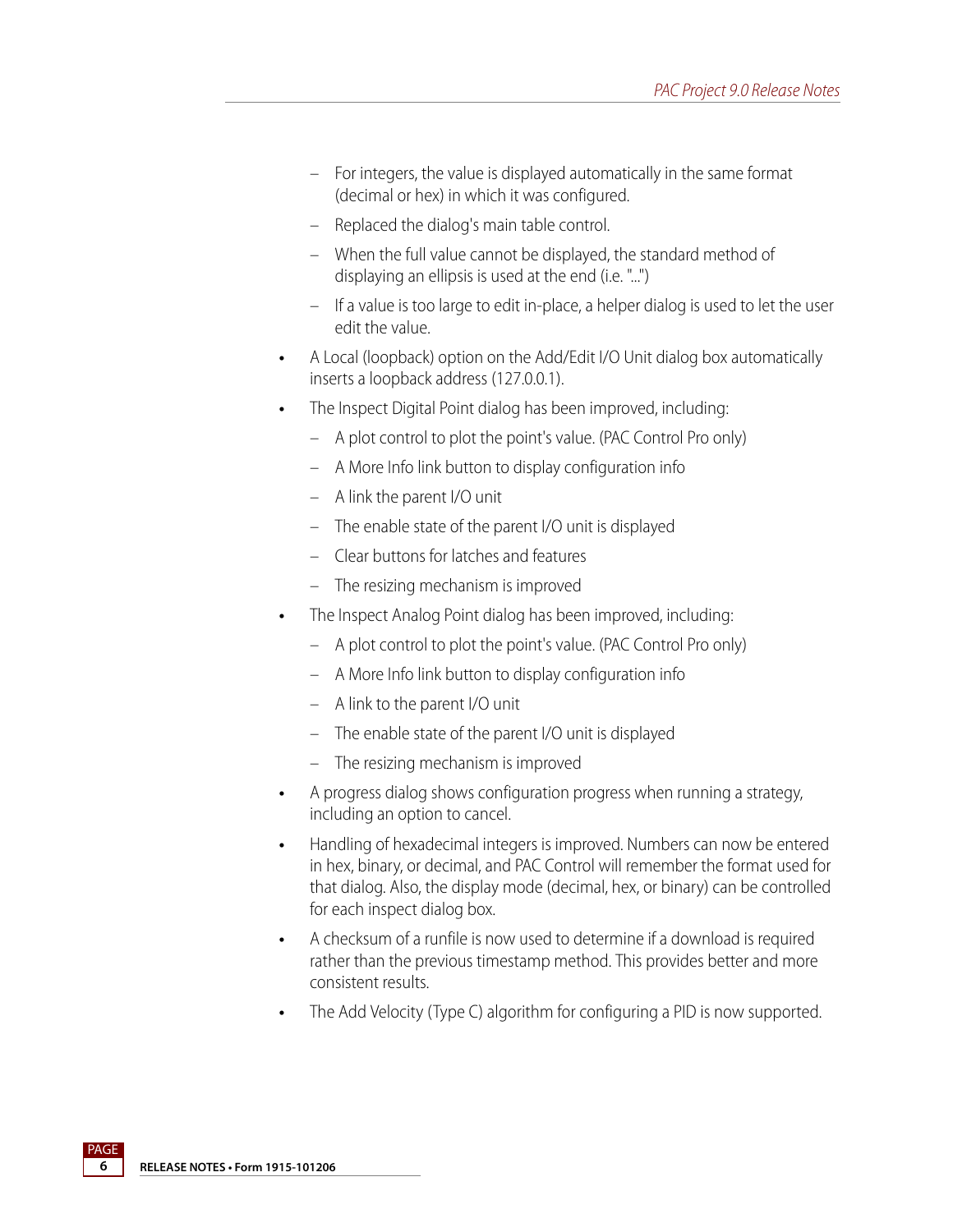# **PAC Display Configurator**

Many new features and enhancements have been added to PAC Display Configurator, including two ways to display a webpage in Runtime, the ability to configure many more windows than in the previous version, and a number of new alarm features.

- **•** New toolbox controls allow you create the following objects:
	- (Pro Only) URL display window, similar to a graphic window except that it displays a webpage.
	- Windows button
	- Windows combo box
	- (Pro Only) PID button for launching a PID Viewer in Runtime for the configured PID
	- (Pro Only) URL display area within a normal display window. Unlike a URL display window, this allows you to create other graphic objects within the same display window.
- **•** Up to 5,000 windows can be configured for a project. The previous limit was 1,296 windows.
- **•** Alarm points can now be:
	- Configured with a new "Warning" alarm state
	- Displayed in an alert window in Runtime
	- Configured to send an email when alarmed
	- Duplicated
	- Exported to, and imported from, a comma-delimited file
	- Configured so that Persistence and ReAlarm after Acknowledge times are applied to all alarm point levels at once
- **•** Multiple sub-attributes of the same type of Operator Driven Dynamic Attribute may be applied to graphics.
- **•** Objects may be rotated in Configurator and Runtime.
- **•** Individual integer, float, and string tags may be used in recipe downloads and uploads.
- **•** The Import Window command now allows changing control engine ids to match the current project.
- **•** SuperTrend and Historic Log files can be configured to rollover based on a trigger.

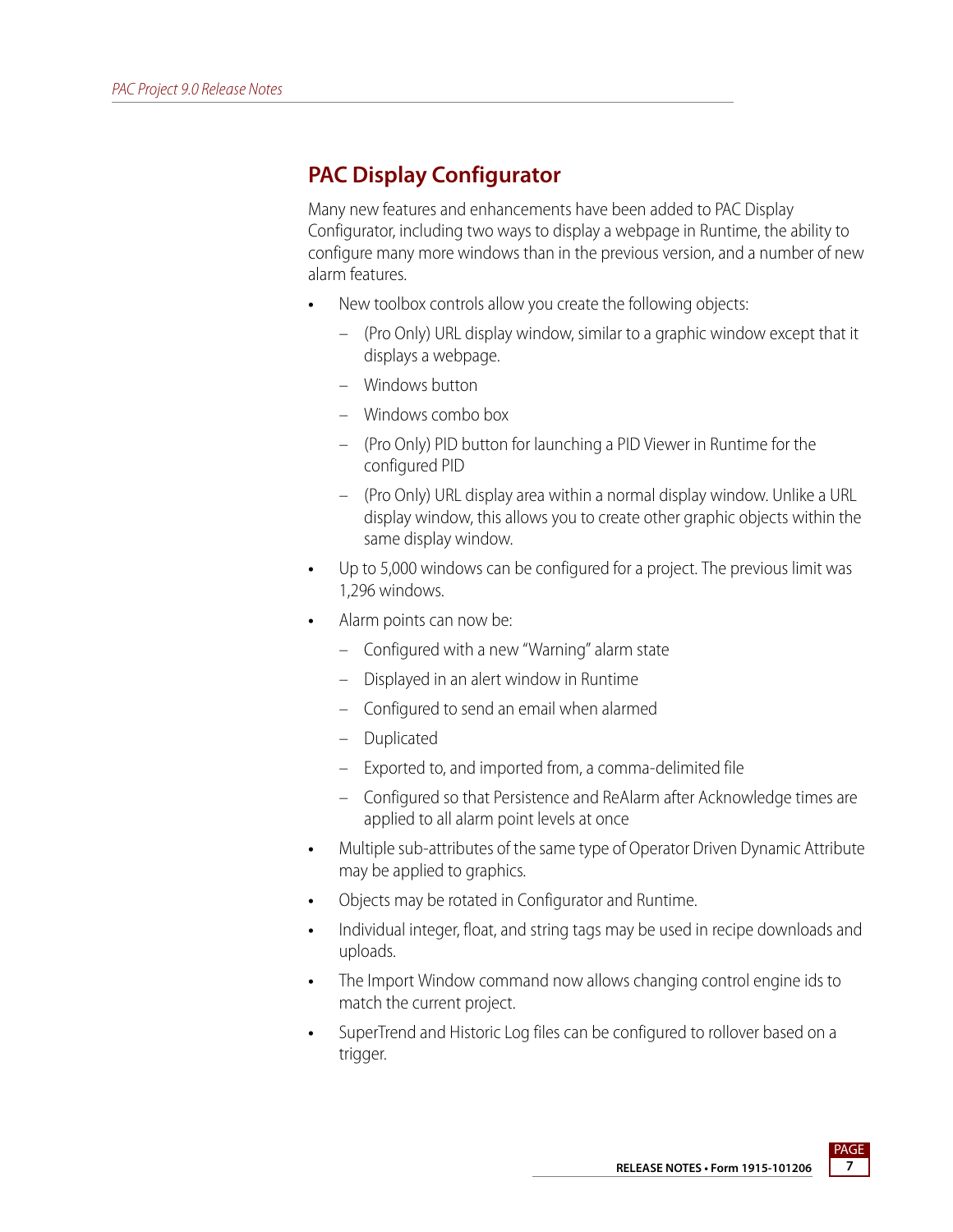- **•** An option in Configurator allows the user currently logged in to Runtime who is a member of the Global Operator Driven permissions not to have to log in when modifying an operator driven attribute.
- **•** Users allowed to log in to PAC Display may be added and modified in Runtime.
- **•** Table controls can be configured to use relative offsets so that all table data will begin at the top row of the table control
- **•** A combo box in the Find and Replace dialog box allows you to select item names as well as enter them manually.
- **•** Security Attributes can be copied and pasted.
- **•** SuperTrend graphics can be moved and scaled from the SuperTrend setup dialog.
- **•** Logging can be forced when using deadband logging.
- **•** SuperTrend pens can be configured to not allow the pen to be disabled in Runtime.
- **•** XY Plots can now be configured to sub-integer resolution.
- **•** Sounds can be configured to play simultaneously.
- **•** The Does Not Trigger condition is triggered when the specified tag does not equal a specified value.
- **•** The following new Control Engine Tags are now available:
	- Strategy Running? returns TRUE or FALSE
	- Charts Running indicates the number of charts currently running in the control engine
- **•** The Convert SuperTrend Files tool converts Supertrend files between text and binary formats.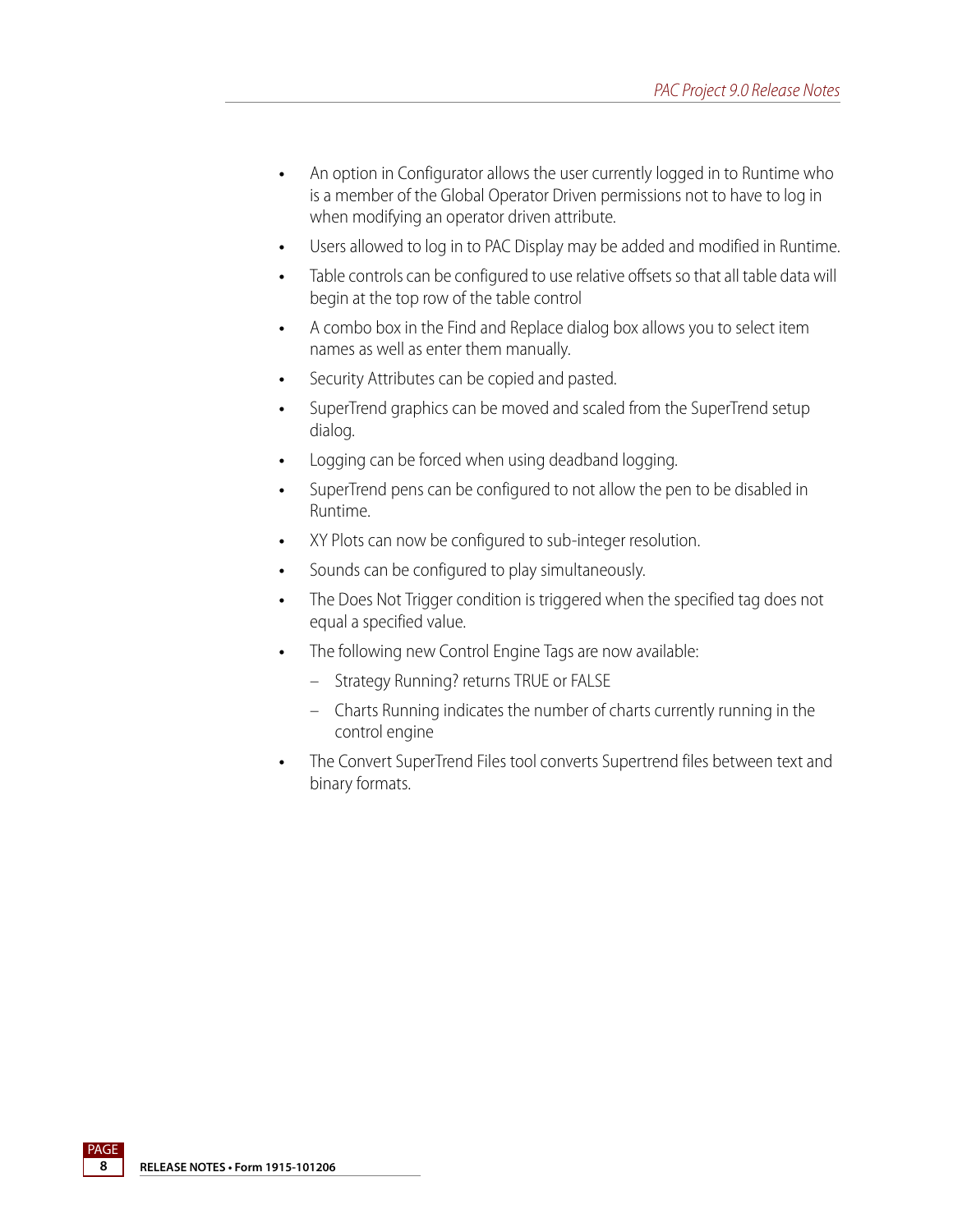# **PAC Display Runtime**

The following new features and enhancements have been added to PAC Display Runtime.

- **•** Clicking on a configured PID button launches a PID Viewer for the configured PID.
- **•** Adding or Modifying the list of users allowed to log in can be added to or modified.
- **•** When modifying an alarm point, Persistence and Re-Alarm after Acknowledge time for an alarm point can be changed.
- **•** Alarm Points can be disabled individually.
- **•** The Convert SuperTrend Files tool converts Supertrend files between text and binary formats.

# **PAC Manager**

PAC Manager adds the following new features and enhancements for 9.0:

- **•** Support for SNAP-SCM-SSI module
- **•** Ability to save to the flash memory of a microSD card, or clear a card's flash memory
- **•** Ability to turn off EIP protocol
- **•** Awareness of redundant systems

# **Bug Fixes**

Several bug fixes have been made in the 9.0 version of PAC Project. For a complete list, see the PAC Project Readme file or the Readme file for individual products (PAC Control, PAC Display, and so on).

In addition, see the Readme file for your control engine or brain firmware, available on our website at www.opto22.com. To find firmware, click Support > Downloads > Firmware.

Here are some other useful sources of bug information on our website:

- **OptoKB Article Search**—Click the Support tab on our website and then click OptoKnowledgeBase to find articles by Article No, Title, Text, or Product.
- **OptoSubscriptions**—Use your my.opto22 account to subscribe to updates on the Knowledgebase, products, downloads, and documents.

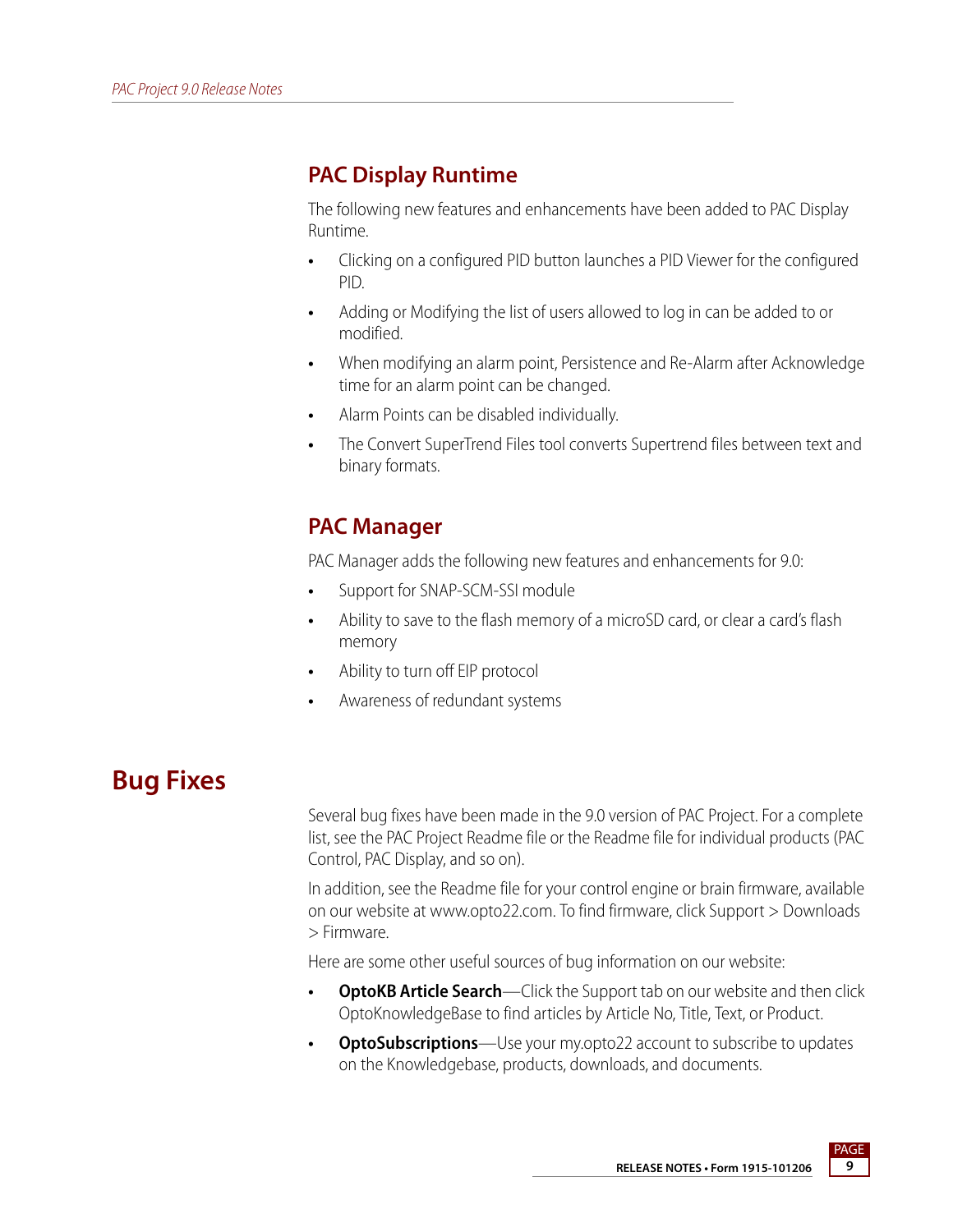# **Installation**

CAUTION: If you are upgrading to version 9.0 from a version of ioProject older than 7.0, do NOT uninstall ioProject before running the PAC Project version 9.0 installation. If you uninstall first, you will lose all configured control engines. The PAC Project version 9.0 installer automatically saves ioProject control engines before uninstalling old versions of the software.

#### <span id="page-9-0"></span>**Installation Requirements**

Here's what you need to install and run PAC Project 9.0 software:

- **•** A computer with at least the minimum processor and memory required for your version of Microsoft Windows, and Ethernet capability. Additional memory may be required for some configurations.
- **•** VGA or higher resolution monitor (Super VGA recommended). Minimum size: 800x600 with small fonts.
- **•** Mouse or other pointing device
- **•** Installed Windows printer (optional)
- Microsoft Windows 7 Professional (32-bit or 64-bit), Windows Vista<sup>®</sup> Business (32-bit), or Windows XP Professional (32-bit, with Service Pack 2 or higher)

NOTE: Microsoft Windows server and embedded Windows operating systems are not supported.

**•** Available hard disk space as shown in the following table:

| <b>Application</b>       | <b>PAC Project Professional</b> | <b>PAC Project Basic</b> |
|--------------------------|---------------------------------|--------------------------|
| <b>PAC Control</b>       | 68.9 MB                         | 67.9 MB                  |
| <b>PAC Display</b>       | 72.6 MB                         | 69.3 MB                  |
| OptoOPCServer            | 16.5 MB                         | (not included)           |
| OptoDataLink             | 9.0 MB                          | (not included)           |
| PAC Manager              | 26.8 MB                         | 26.8 MB                  |
| <b>PAC Utilities</b>     | 9.4 MB                          | 9.4 MB                   |
| EtherNet/IP Configurator | 13.0                            | 13.0                     |
| Total                    | 216.2 MB*                       | 186.4 MB*                |

\* Installing both Pro and Basic requires a total of 240.7 MB of hard disk space.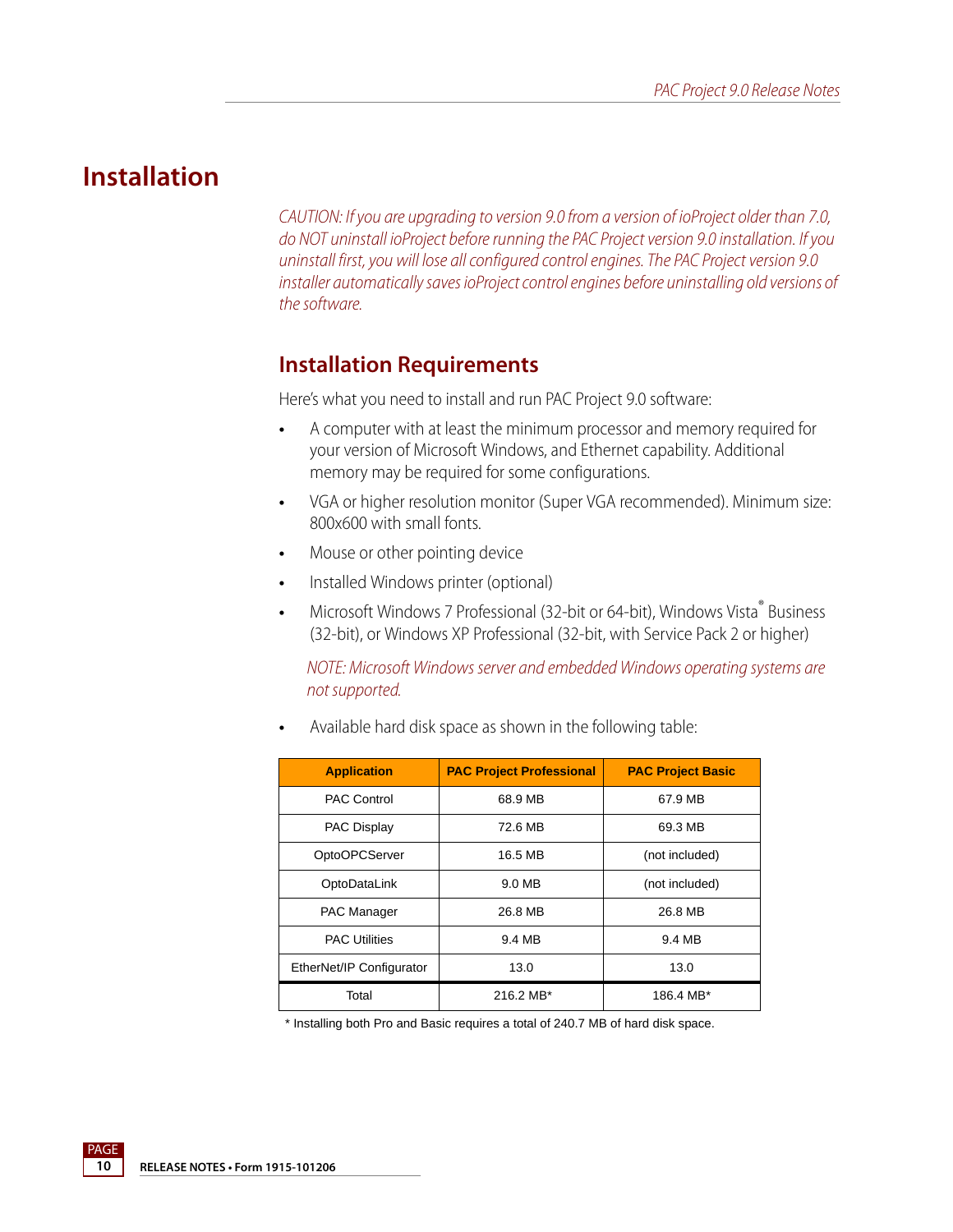#### **Important Note for Windows XP Users**

Due to a Microsoft bug involving how Themes are handled in Windows XP (either with Service Pack 2 or with no Service Pack), a resource leak may eventually cause PAC Project applications to crash.

To resolve this problem, install Windows XP Service Pack 3. Or, you can set the Windows XP Desktop Theme to Windows Classic. See Opto 2[2 KB49838](http://www.opto22.com/site/documents/viewarticle.aspx?aid=1107) for details. [KB49838](http://www.opto22.com/site/documents/viewarticle.aspx?aid=1107) is a OptoKnowledgeBase article on our website. Either click on the link here or search in the OptoKnowledgeBase on the article number, KB49838, including the KB without any spaces.

#### <span id="page-10-0"></span>**Important Notes on Firmware**

**For Controller Redundancy, use 9.0 firmware or newer**. Opto 22 hardware is currently being shipped with 8.5c firmware, which supports all of the new PAC Project 9.0 features except controller redundancy. If you will be using controller redundancy, you must use 9.0 firmware or newer. To find new firmware, go to [www.opto22.com.](http://www.opto22.com) Click the Support tab, click Downloads, filter by Firmware, and enter the part number for your controller or brain in the search field. Look for "9.0" in the firmware filename, and choose the firmware file for your hardware.

**For systems without Controller Redundancy, use 8.5c firmware or newer**. Opto 22 hardware is shipped with the most recent firmware, but you should check the website for additional updates that may be available.

For details on the features each firmware version includes, see the firmware README file for your device. To find the Readme, go to www.opto22.com and search on the PAC's or brain's part number. When you get to the product page, look under the Documents tab for the Readme. The Readme can also be found under Related Documents on the firmware download page.

NOTE: If you are using a SNAP-LCE or Ultimate controller, do not upgrade to PAC Project 9.0. Instead, use either PAC Project 8.0 or ioProject. In order to use these controllers with PAC Project 8.0, use controller firmware version 7.2 and Ethernet brain firmware version 7.0 or newer. If you want to use PAC Project software version 8.1 or newer, you must use SNAP-PAC controllers instead.

For additional compatibility information, see form 1693, the Legacy and Current Product Comparison and Compatibility Charts. To obtain this form, go to the Opto 22 website, [www.opto22.com](http://www.opto22.com), and search on the form number, 1693.